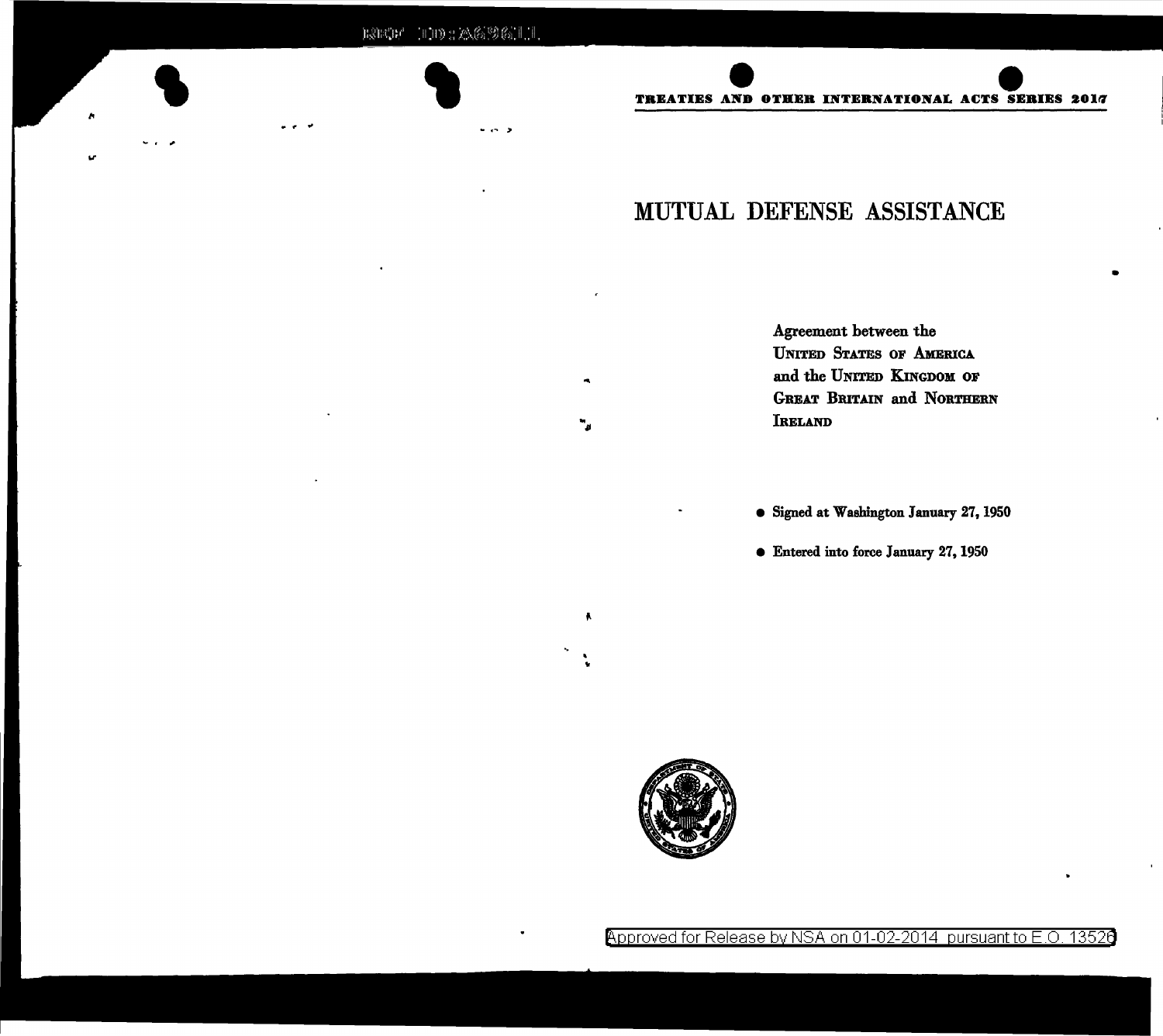### ID:A69611 **REF**

 $\sim$  i  $\hat{\mathbf{e}}$  .  $\mathbf{t}$ 

 $\epsilon$   $\Gamma$ 

## DEPARTMENT OF STATE PUBLICATION 3770

### [Literal print]

**UNITED** GOVERNMENT PRINTING OFFICE  $WASHINGTON : 1950$ 

For sale by the Superintendent of Documents, U.S. Government Printing Office Washington 25, D.C. : Price 10 cents

> 200000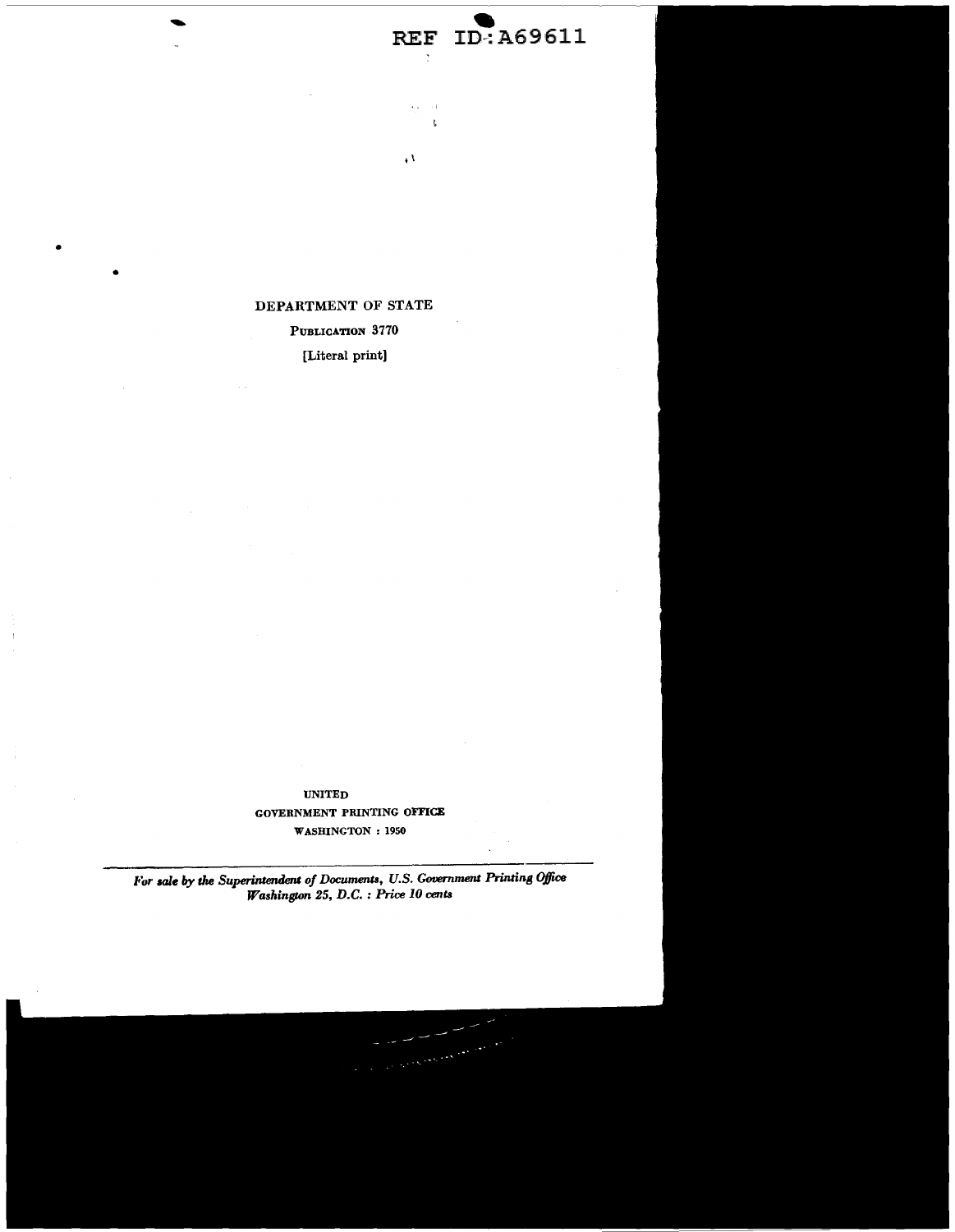# **REF ID: 369611**

### MUTUAL DEFENSE ASSISTANCE AGREEMENT BETWEEN THE UNITED STATES OF AMERICA AND THE UNITED KINGDOM OF GREAT BRITAIN AND NORTHERN IRELAND

The Governments of the United States of America and the United Kingdom of Great Britain and Northern Ireland:

Being parties to the North Atlantic Treaty signed at Washington on April 4, 1949; [1]

Considering their reciprocal pledges under Article 3 of the North Atlantic Treaty separately and jointly with the other parties, by means of continuous and effective self-help and mutual aid, to maintain and develop their individual and collective capacity to resist armed attack:

Desiring to foster international peace and security, within the framework of the Charter of the United Nations [2] through measures which will further the ability of nations dedicated to the purposes and principles of the Charter to participate effectively in arrangements for individual and collective self-defense in support of those purposes and principles:

Reaffirming their determination to give their full cooperation to the efforts to provide the United Nations with armed forces as contemplated by the Charter and to obtain agreement on universal regulation and reduction of armaments under adequate guarantee against violation:

Recognizing that the increased confidence of free peoples in their own ability to resist aggression will advance economic recovery;

Taking into consideration the support that has been brought to these principles by the Government of the United Kingdom in affording military assistance to other parties of the North Atlantic Treaty and by the Government of the United States of America in enacting the Mutual Defense Assistance Act of 1949 [3] which provides for the furnishing of military assistance to nations which have joined with it in collective security arrangements:

<sup>&</sup>lt;sup>1</sup> Treaties and Other International Acts Series 1964.

<sup>&</sup>lt;sup>2</sup> Treaty Series 993; 59 Stat. 1031.

<sup>&</sup>lt;sup>\*</sup>Public Law 329, 81st Cong.; 63 Stat. 714.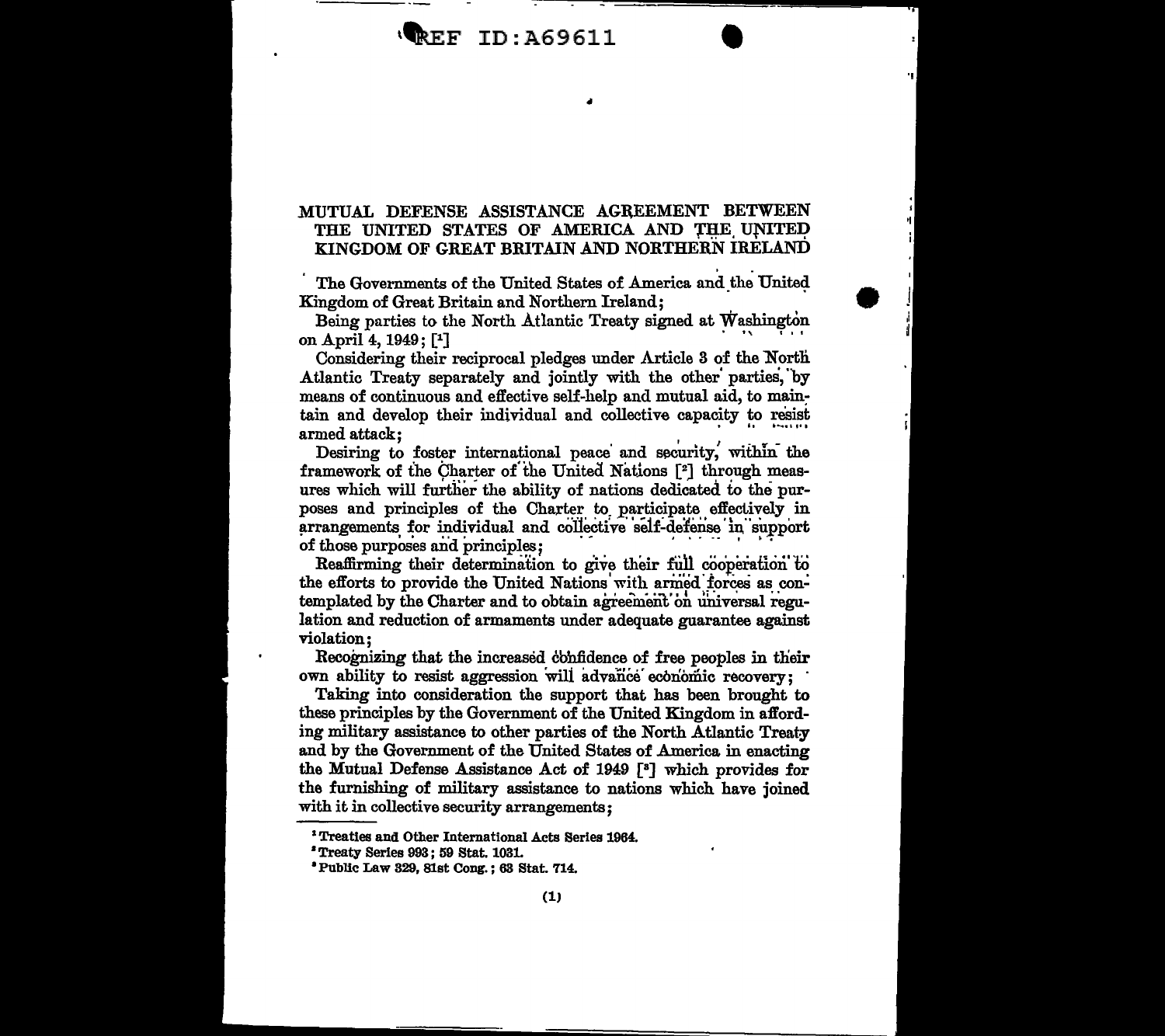₩

Desiring to set forth the conditions which will govern the furnishing of military assistance by one contracting ·Government to the other under this Agreement;

Have agreed as follows:

# ARTICLE I $\mathbf{I}$

1. Each contracting Government, consistently with the principle that economic recovery is essential to international peace and security and must be given clear priority, and in accordance with its obligations under Article 3 of the North Atlantic Treaty, will make available to the other such equipment, materials, services, or other military assistance as the contracting Government furnishing such assistance may authorize, in accordance with detailed arrangements from time to time to be made between them. The Government of the United Kingdom in fulfilment of its obligations under Article 3 of the North Atlantic Treaty will furnish or continue to furnish to other parties to the North Atlantic Treaty such equipment, materials, services, or other military assistance as it may authorize. The furnishing of assistance by the Government of the United States of America under this Agreement will be under the provisions, and subject to all the terms, conditions, and termination provisions of the Mutual Defense Assistance Act of 1949, acts amendatory and supplementary thereto and appropriation acts thereunder.

2. Such assistance shall be so designed as to promote the integrated defense of the North Atlantic area and to facilitate the development of, or be in accordance with, defense plans under Article 9 of the North Atlantic Treaty approved by each contracting Government.

### ARTICLE II

1. Each contracting Government undertakes to make effective use of assistance received pursuant to Article I of this Agreement

(a) for the purpose of promoting an integrated defense of the North Atlantic Area, and for facilitating the development of defense plans under Article 9 of the North Atlantic Treaty; and

(b) in accordance with defense plans formulated by the North Atlantic Treaty Organization, recommended by the North Atlantic Treaty Council and Defense Committee, and agreed to by the two contracting Governments.

2. Neither contracting Government, without the prior consent of the other, will devote assistance furnished to it by the other contracting Government to purposes other than those for which it was furnished.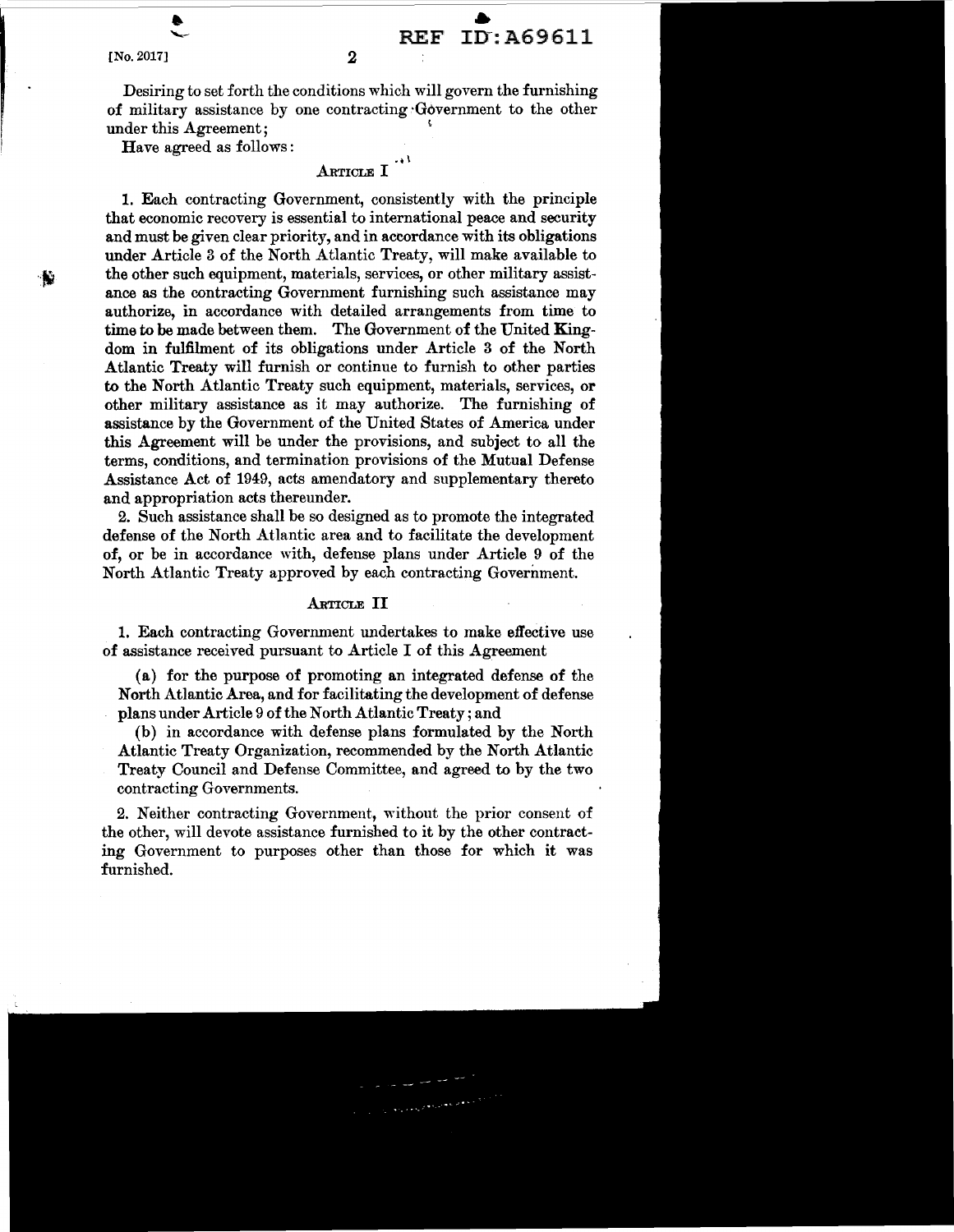# REF  $ID$ : A69611

•

### $3$   $[No. 2017]$

### **ARTICLE III**

In the common security interest of both contracting Governments. each contracting Government undertakes not to transfer to any person not an officer or agent of such contracting Govethment, or to any other nation, title to or possession of any equipment, materials, or services, furnished on a grant basis, without the prior consent of the contracting Government furnishing such equipment, materials, or services.

### ARTICLE IV

The provisions of Article V of the Economic Cooperation Agreement signed at London on July 6, 1948, shall be regarded as an integral part of this Agreement.

### ARTICLE V

1. Each contracting Government will take such security measures as may be agreed in each case between the two contracting Governments in order to prevent the disclosure or compromise of any classified military articles, services, or information furnished by the other contracting Government pursuant to this Agreement.

2. Each contracting Government will take appropriate measures consistent with security to keep the public informed of activities under this Agreement.

### ARTICLE VI

1. The two contracting Governments will negotiate appropriate arrangements between them respecting responsibility for claims for the use or infringement of inventions covered by patents or patent applications, trademarks, or copyrights, or other similar claims arising from the use of devices, processes, or technological information in connection with equipment, materials, or services furnished pursuant to this Agreement, or furnished in the interests of production undertaken by agreement between the two contracting Governments in implementation of the pledges of self-help and mutual aid contained in the North Atlantic Treaty.

### ARTICLE VII

1. Subject to the provision of the necessary appropriations, the Government of the United Kingdom will make available to the Government of the United States of America sterling for the use of the latter Government for its administrative expenditures within the United Kingdom in connection with assistance furnished by the Government of the United States of America to the Government of the United Kingdom under this Agreement.

2. The two contracting Governments will initiate forthwith discussions with a view to determining the amount of such sterling and agreeing upon arrangements for the furnishing of such sterling.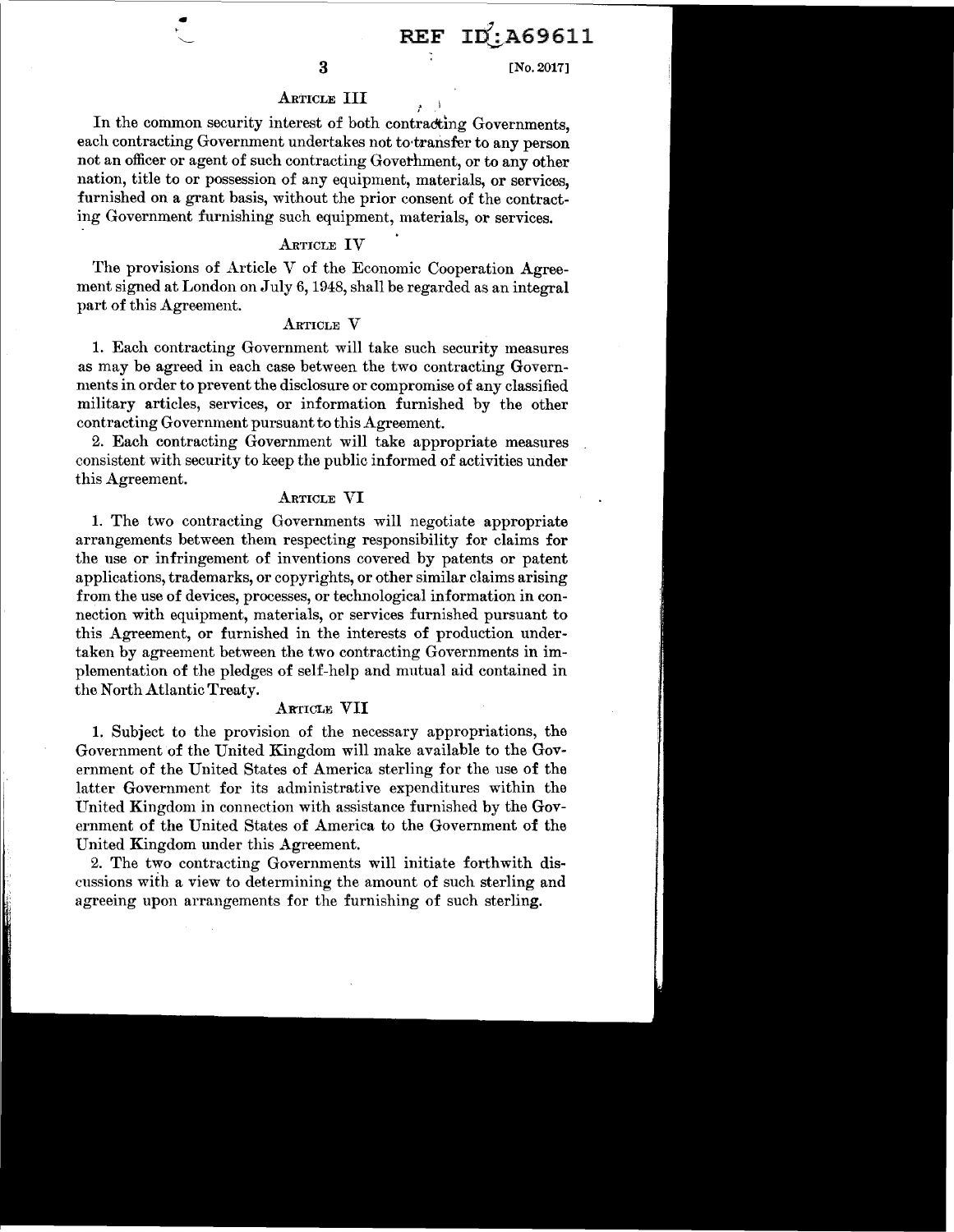[No. 2017] 4

### ARTICLE VIII

1. Except as otherwise agreed, the Government of the United Kingdom will grant exemption from customs. duties and other taxes on importation and also from taxes on exportation, in respect of goods owned by the Government of the United States of America and imported by it into the United Kingdom as assistance under this Agree· ment or as assistance under any similar agreement between the United States of America and any other party to the North Atlantic Treaty.

2. Goods imported under this exemption may not be disposed of by way either of sale or gift in the country into which they have been imported, except to a Government party to the North Atlantic Treaty or under conditions agreed with the Government of the country into which they have been imported.

### ARTICLE IX

1. Each contracting Government agrees to receive personnel of the other contracting Government who will discharge in its territories the responsibilities of the latter Government under this Agreement and will be accorded facilities to observe the progress of assistance furnished in pursuance of this Agreement.

2. Such personnel will, in their relations to the Government of the country to which they are assigned, operate as part of the Embassy under the direction and control of the Chief of the Diplomatic Mission of the Government which they are serving.

3. The Government of the United Kingdom will, upon appropriate notification from the Ambassador of the United States of America in the United Kingdom, consider such personnel as part of the Embassy of the United States of America in the United Kingdom for the purpose of enjoying the privileges and immunities accorded to that Embassy and its personnel of comparable rank.

### ARTICLE X

The furnishing of any assistance under this Agreement shall be consistent with the obligations of the two contracting Governments under the Charter of the United Nations and under Article 3 of the North Atlantic Treaty.

### ARTICLE XI

1. The two contracting Governments will, upon the request of either of them, consult regarding any matter relating to the application of this Agreement or to operations or arrangements carried out pursuant to this Agreement.

2. The terms of this Agreement shall at any time be reviewed at the request of either contracting Government. Such review shall

e en la partie de la partie de la partie de la partie de la partie de la partie de la partie de la partie de l<br>Le partie de la partie de la partie de la partie de la partie de la partie de la partie de la partie de la par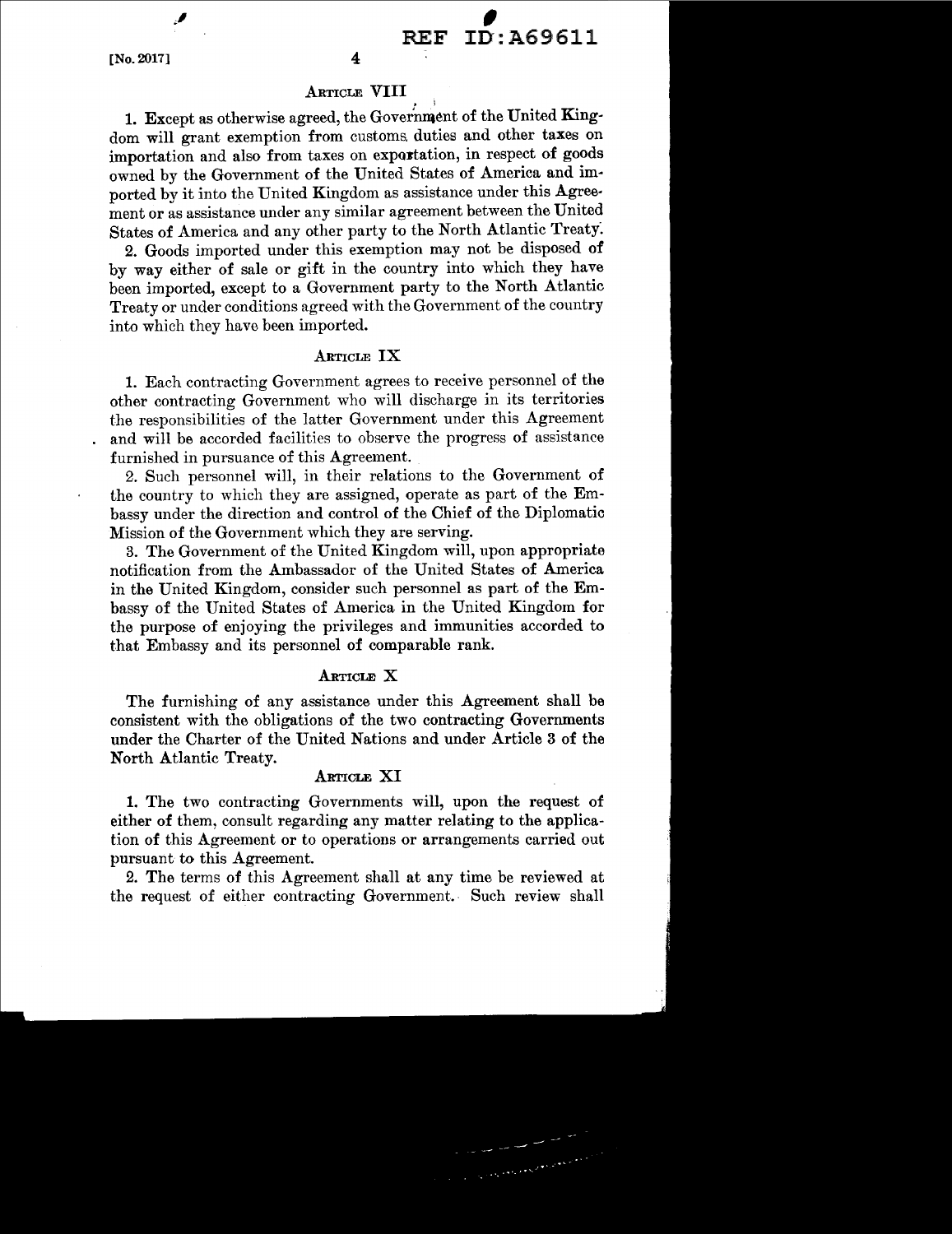### 5 [No. 2017)

take into account, where appropriate, agreements concluded by either contracting Government in connection witH the carrying out of Article 9 of the North Atlantic Treaty.

3. This Agreement may be amended at any time by agreement between the two contracting Governments.

### ARTICLE XII

1. This Agreement shall enter into force on notification to the Government of the United States of America by the Government of the United Kingdom of its acceptance thereof. [1]

2. This Agreement will terminate one year after the receipt of notification by either contracting Government of the intention of the other to terminate it.

3. The Annexes to this Agreement form an integral part thereof. In witness whereof the respective representatives, duly authorized

for the purpose, have signed the present Agreement. Done at Washington, in duplicate, this twenty-seventh day of

January, 1950.

FOR THE GOVERNMENT OF THE UNITED STATES OF AMERICA:

### DEAN ACHESON

FOR THE GOVERNMENT OF THE UNITED KINGDOM OF GREAT BRITAIN AND NORTHERN IRELAND:

### OLIVER FRANKS.

1 Jan. 27, 1950. Notification received by a note, dated Jan. 27, 1950, from the British Ambassador to the Secretary of State.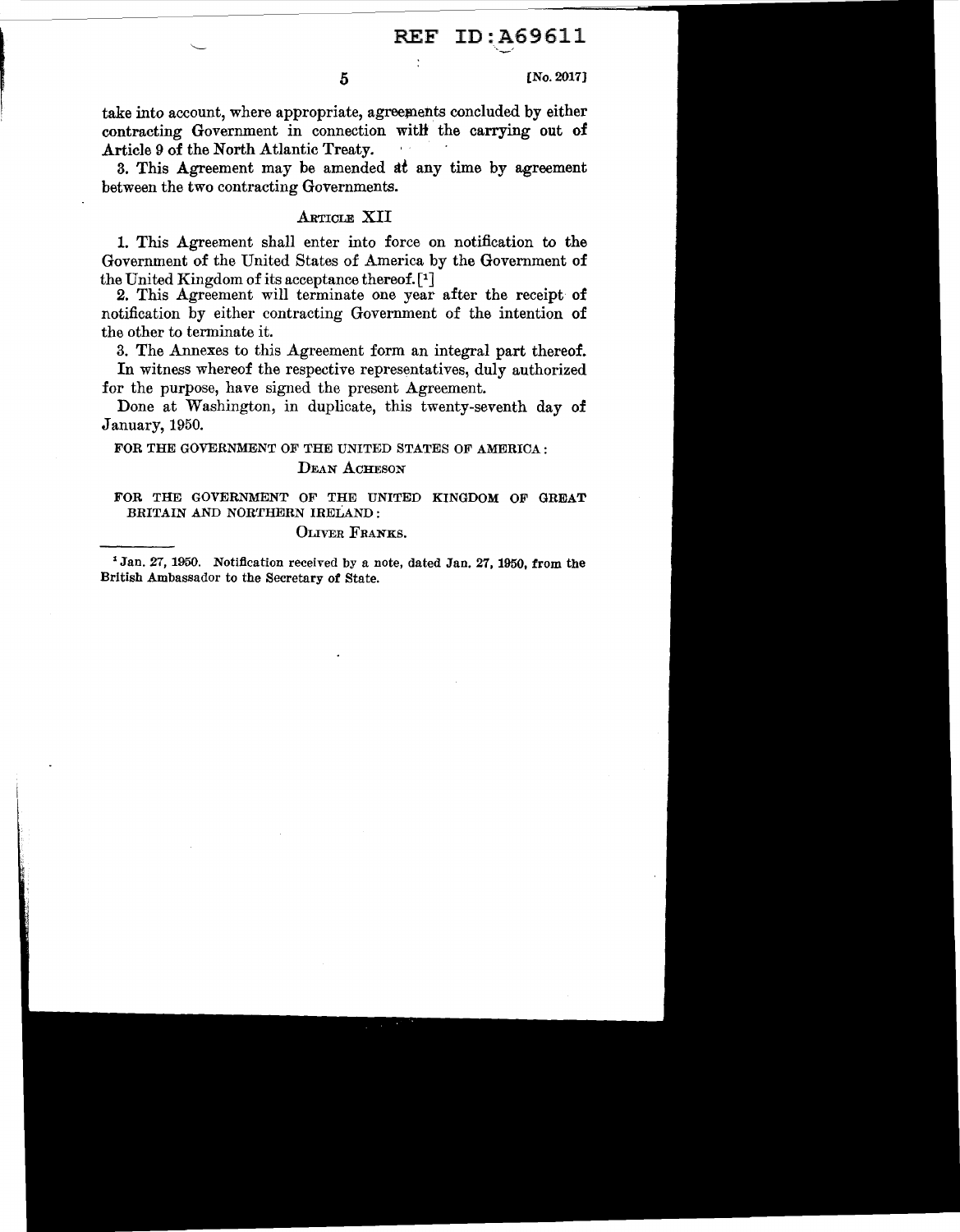### ANNEX A

During the course of negotiations, represemtatives of the two contracting Governments have stated their understanding that either contracting Government shall be free at any time to suspend or terminate the furnishing of assistance undey\ Article I of the Mutual Defense Assistance Agreement.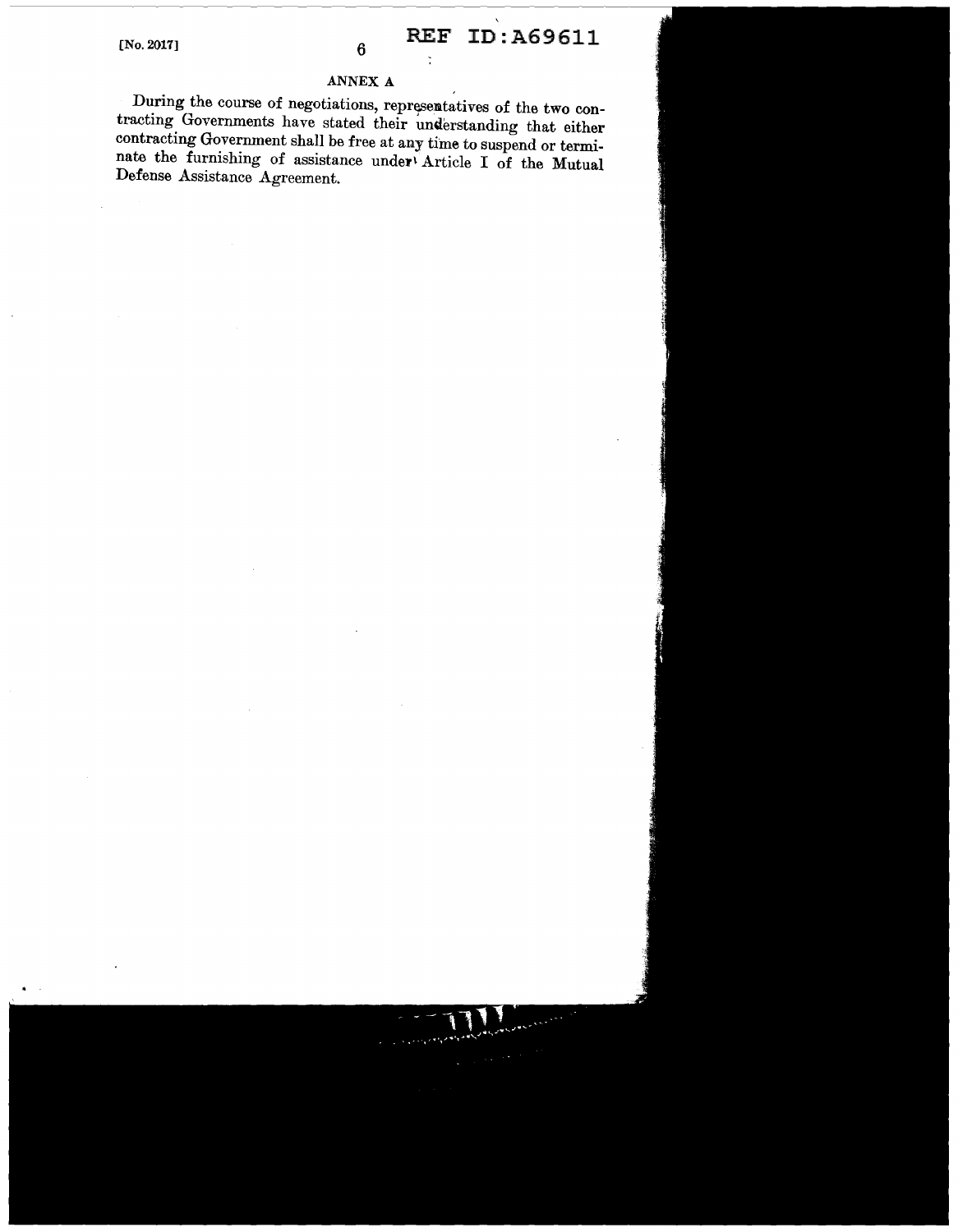# $7$  REF ID  $\mathbf{r}\mathbf{A}\mathbf{\Theta}\mathbf{9611}$

J

### ANNEX B

ु

In the course of discussions of the Mutual Defense Assistance Agreement under the United States Mutual Defense Assistance Act of 1949, the following understandings were reached by the representatives of the Governments of the United States of Am\trica and the United Kingdom:

1. For the purposes of Article II, fungible materials and minor items of equipment which, for all practical purposes, are fungible, shall be treated as such. Accordingly, in the case of such fungible materials or equipment, the requirements of Article II will be satisfied if each contracting Government devotes to the purposes of this Article either the particular items furnished or an equivalent quantity of similar and substitutable items.

2. Similarly, in the case of finished products manufactured by either contracting Government with assistance furnished under this Agreement, the requirements of Article II will be satisfied if the recipient Government devotes to the purposes of Article II either such finished products or an equivalent quantity of similar and substitutable finished products. .

3. Further, in the light of paragraphs 1 and 2 above, neither contracting Government will refuse its consent under Article III to the transfer of a major item of indigenous equipment merely because there may have been incorporated into it as an identifiable component part a relatively small and unimportant item of assistance furnished under this Agreement by the other contracting Government. The two contracting Governments will forthwith discuss detailed arrangements for a practical procedure for granting consent in respect of the types of transfer referred to in this paragraph.

4. Each contracting Government will nevertheless make all practicable efforts to use items of assistance for the purposes for which they may have been furnished by the other.

 $62129 - 50 - 2$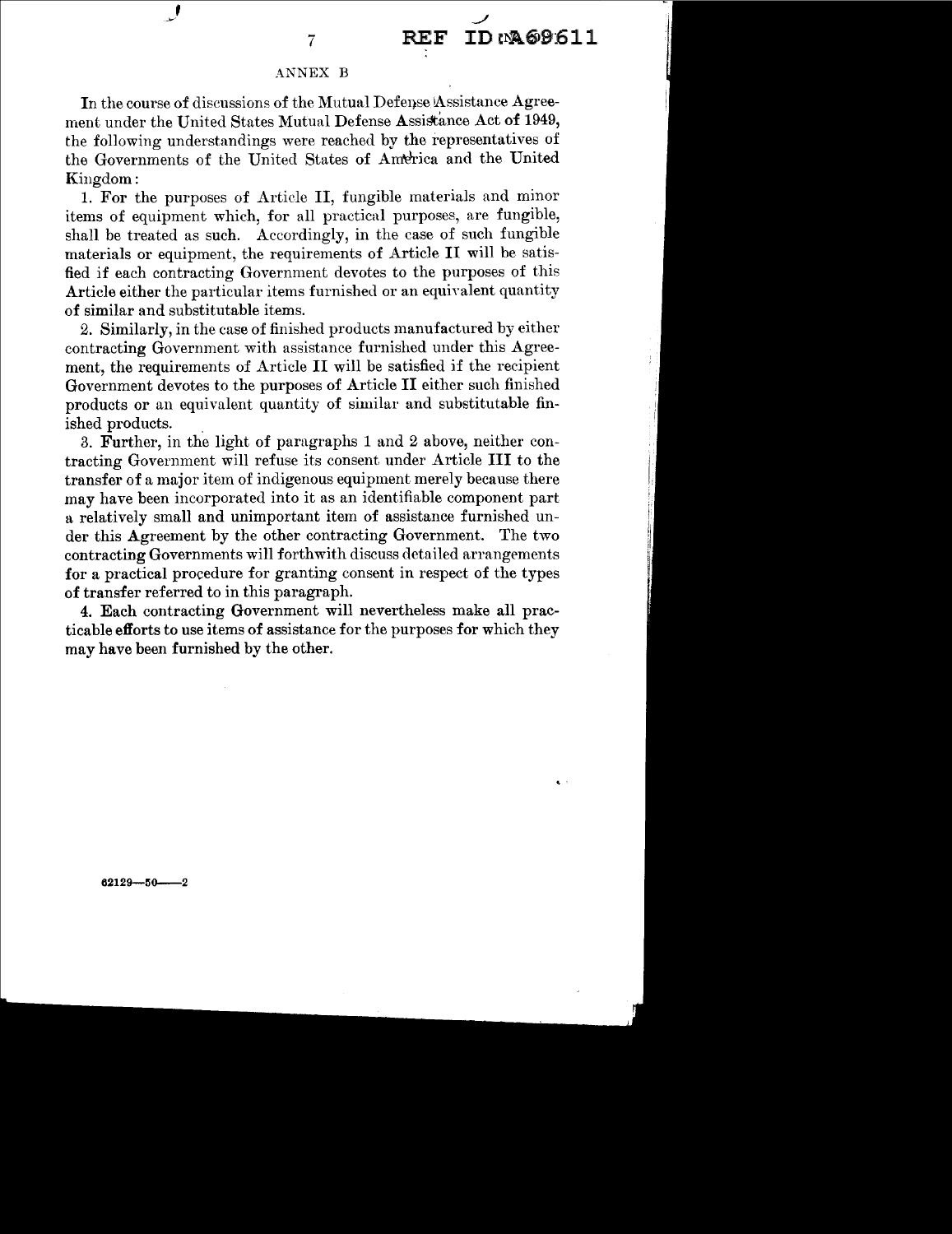# [No. 2017] 8 REF ID: A69611

e en el compositor de la famille de la compositor de la compositor de la compositor de la compositor de la com<br>La compositor de la compositor de la compositor de la compositor de la compositor de la compositor de la compo

### ANNEX C

It is understood that for the purpose of furthering the mutual defense of the two countries the obligations undertaken by the Government of the United Kingdom by virtue of Article IV of the Mutual Defense Assistance Agreement will • continue to apply to the United Kingdom of Great Britain and Northern Ireland after the termination of the Economic Cooperation Agreement. The Government of the United Kingdom intends to consult the Governments of the territories to which the Economic Cooperation Agreement has been or may be extended under Article XII of that Agreement with a view to securing their consent to the continued extension to those territories of the provisions of Article V of the Economic Cooperation Agreement, so long as those provisions remain an integral part of the Mutual Defense Assistance Agreement.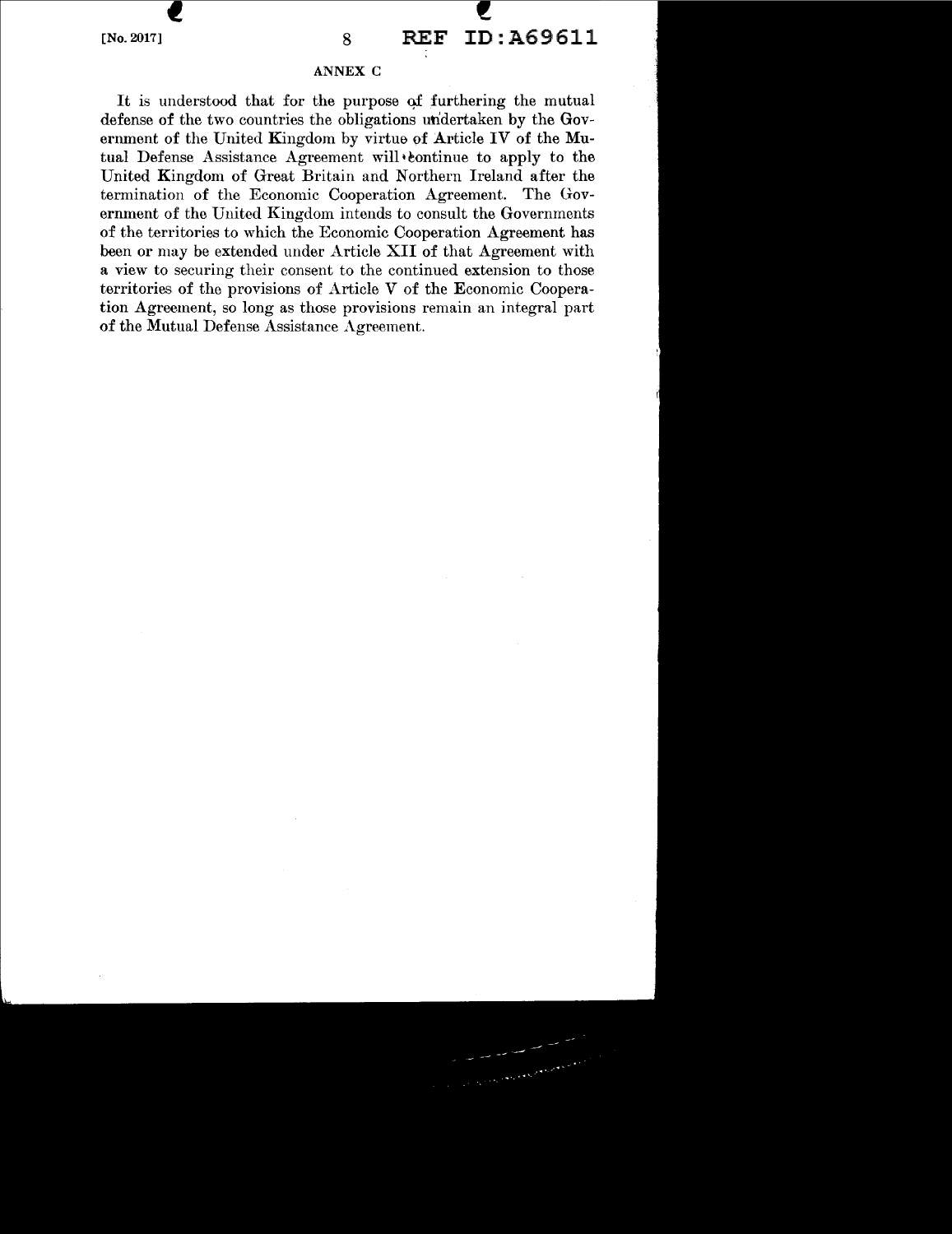### ANNEX D

9

REF

ID: A62611

During the course of the negotiations of the Mutual Defense Assistance Agreement, the representatives of the two contracting Governments have reached the understanding that the following points will be considered in the negotiations provided for th Article VI:

(a) The inclusion of an undertaking whereby each contracting (iovernment would assume the responsibility for all the patent or similar claims of its nationals referred to in Article VI of the said Agreement and for such claims arising in its jurisdiction of nationals of any country not a party to this Agreement.

(b) The terms on which inventions would be communicated to contractors with a view to protecting the commercial rights of inventors.

(c) Rights in improvements or other modifications of patented inventions.

( d) Arrangements for the protection of secret processes and secret technological information, as distinct from patented and patentable inventions.

( e) The system for disclosing the users and the extent of the use of the patents, trade secrets and copyrights referred to in Article  $VI.$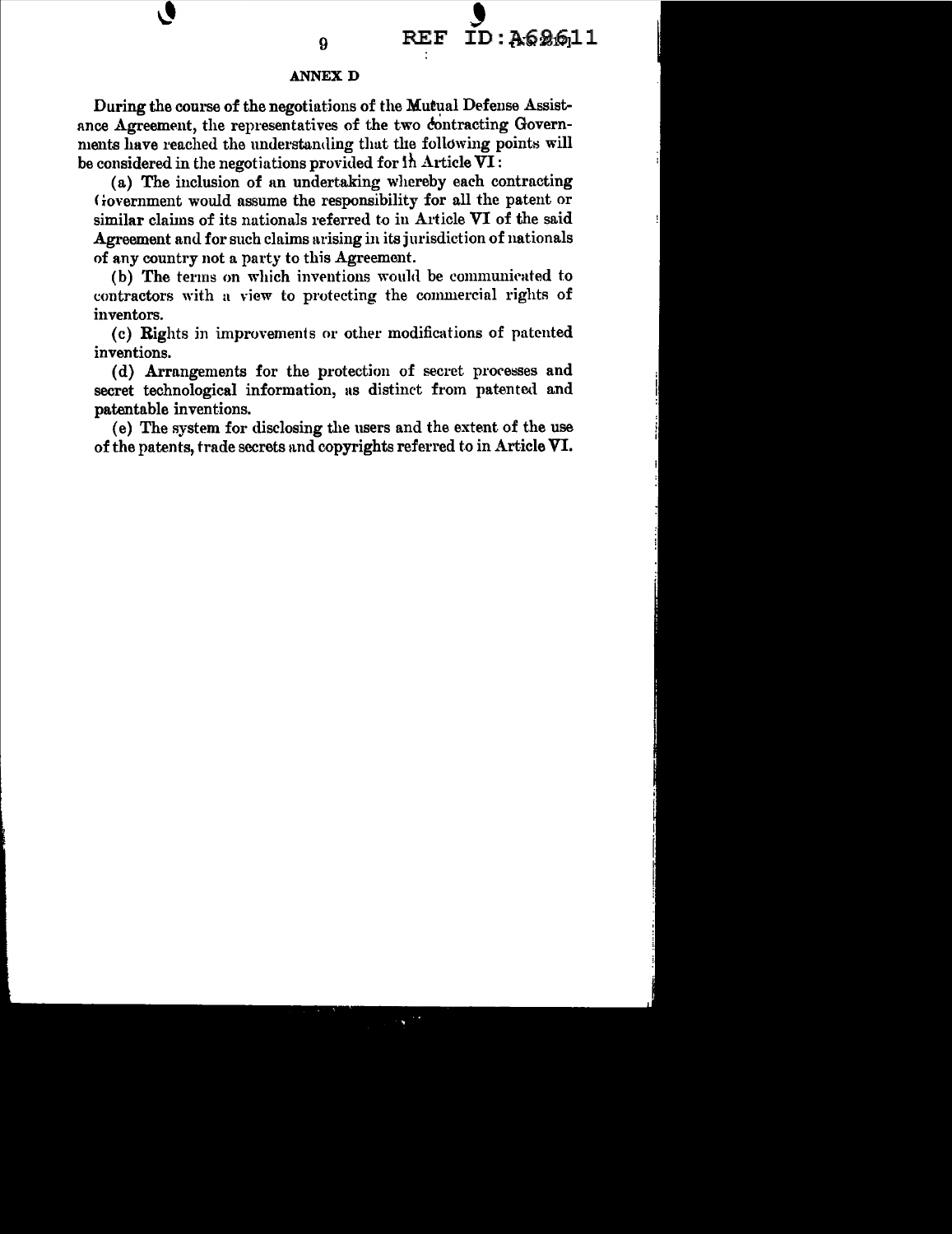### **ANNEX E**

Provision is made in Article VII, paragraph  $1<sup>i</sup>$ , of the Mutual Defense Assistance Agreement as follows:

"Subject to the provision of the necessary appropriations, the Government of the United Kingdom will make available to the Government of the United States of America sterling for the use of the latter Government for its administrative expenditures within the United Kingdom in connection with assistance furnished by the Government of the United States of America to the Government of the United Kingdom under this Agreement."

In the course of discussions on the Agreement, representatives of the Government of the United States of America stated that in the event that the Government of the United Kingdom shall in the future furnish grant assistance to the Government of the United States of America, involving the delivery of materials and equipment to the United States, the Government of the United States of America, if so requested by the Government of the United Kingdom, and subject to legislative authorization, shall provide dollars for the use of the Government of the United Kingdom for its administrative expenditures within the United States in connection with the furnishing of such assistance. The representatives of the Government of the United States of America advised the representatives of the Government of the United Kingdom that dollar expenditures in the United States which may be incurred as a result of the training of British personnel in the United States under this Agreement can be met out of funds made available under the United States Mutual Defense Assistance Act of 1949.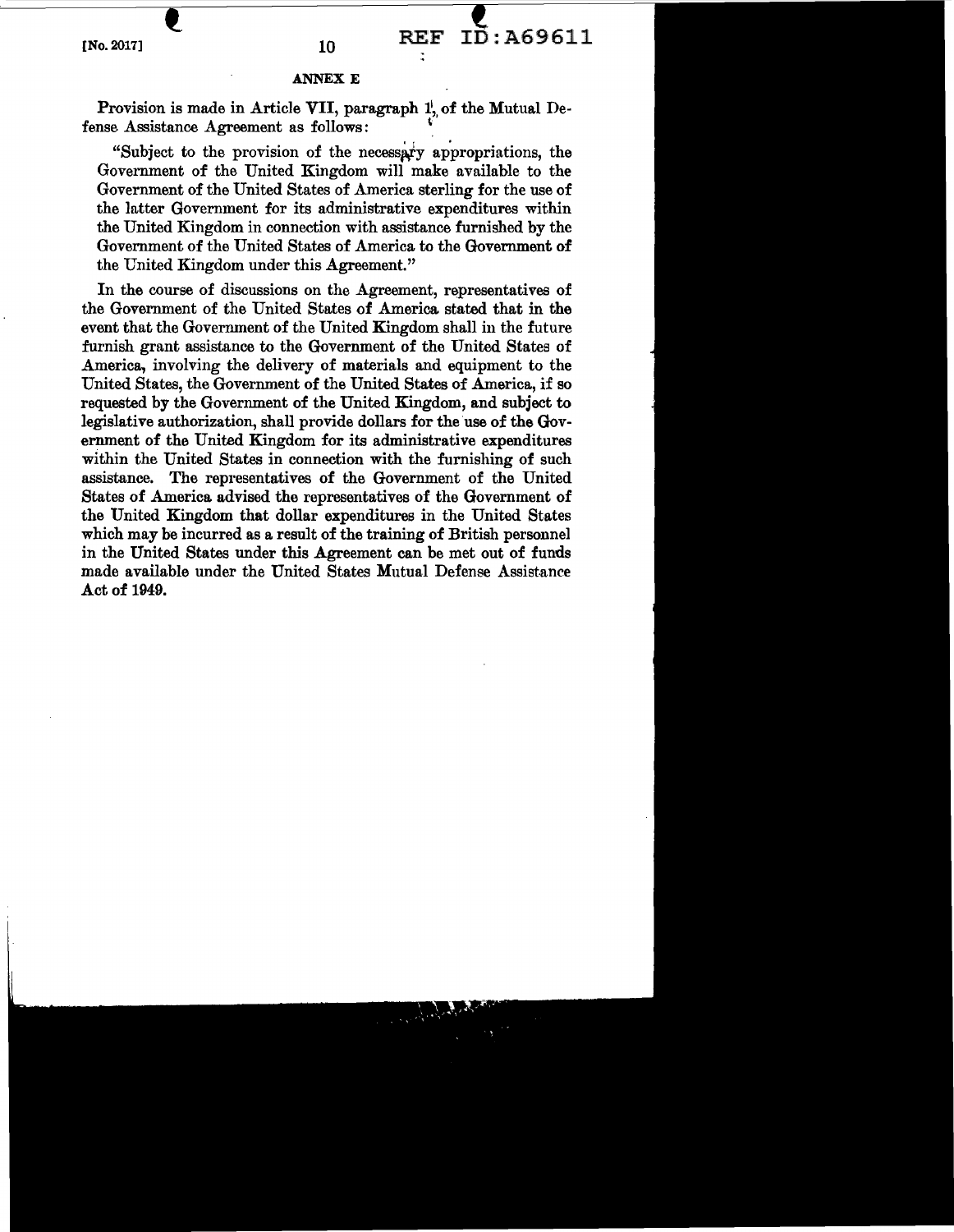### REF ID: A69611 11 [No. 2017]

 $\overline{\phantom{0}}$ 

### ANNEX F

In implementation of paragraph 1 of Article VII of the Mutual Defense Assistance Agreement between the Governments of the United States of America and the United Kingdom, the Government of the United Kingdom will deposit sterling at such times as requested in an account designated by the United States Embassy at London, not to exceed in total £53,500 for its use on behalf of the Government of the United States for administrative expenditures within the United Kingdom in connection with carrying out that Agreement for the period ending June 30, 1950.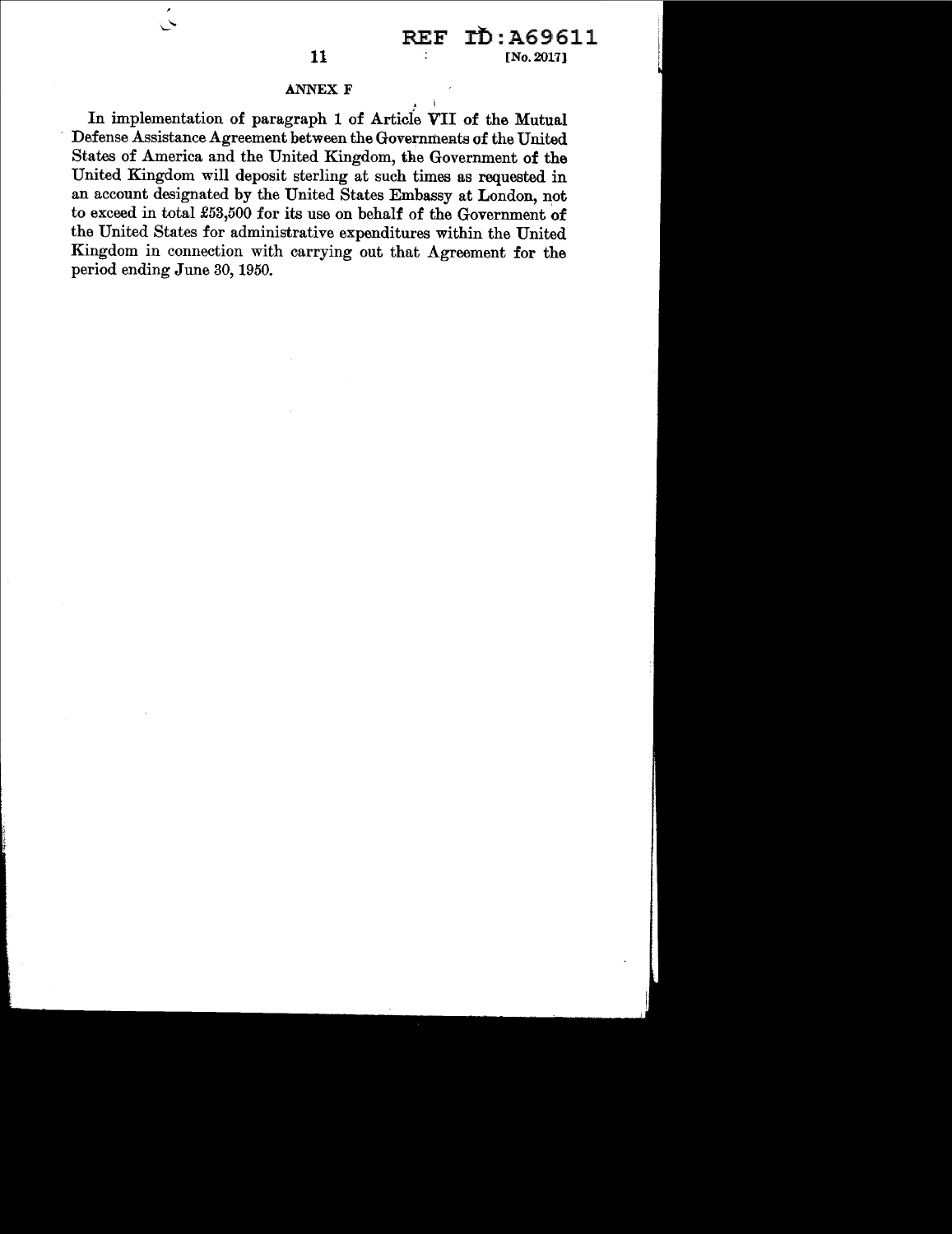### ANNEX G *:* <sup>I</sup>

Provision is made in Article VIII, paragraph 1, of the Mutual Defense Assistance Agreement, as follows :  $\ddot{\phantom{a}}$ 

"Except as otherwise agreed, the Government of the United Kingdom will grant exemption from customs duties and other taxes on importation and also from taxes on exportation, in respect of goods owned by the Government of the United States of America and imported by it into the United Kingdom as assistance under this Agreement or as assistance under any similar agreement between the United States of America and any other party to the North Atlantic Treaty."

In the course of discussions on the Agreement, representatives of the Government of the United States of America stated that in the event that the Government of the United Kingdom shall in the future furnish grant assistance to the Government of the United States of America, involving the delivery of materials and equipment to the United States, the Government of the United States of America, if so requested by the Government of the United Kingdom, and subject to legislative authorization, will, except as otherwise agreed to, grant duty-free treatment and exemption from internal taxation upon importation or exportation to such materials and equipment imported into its territory in connection with this Agreement.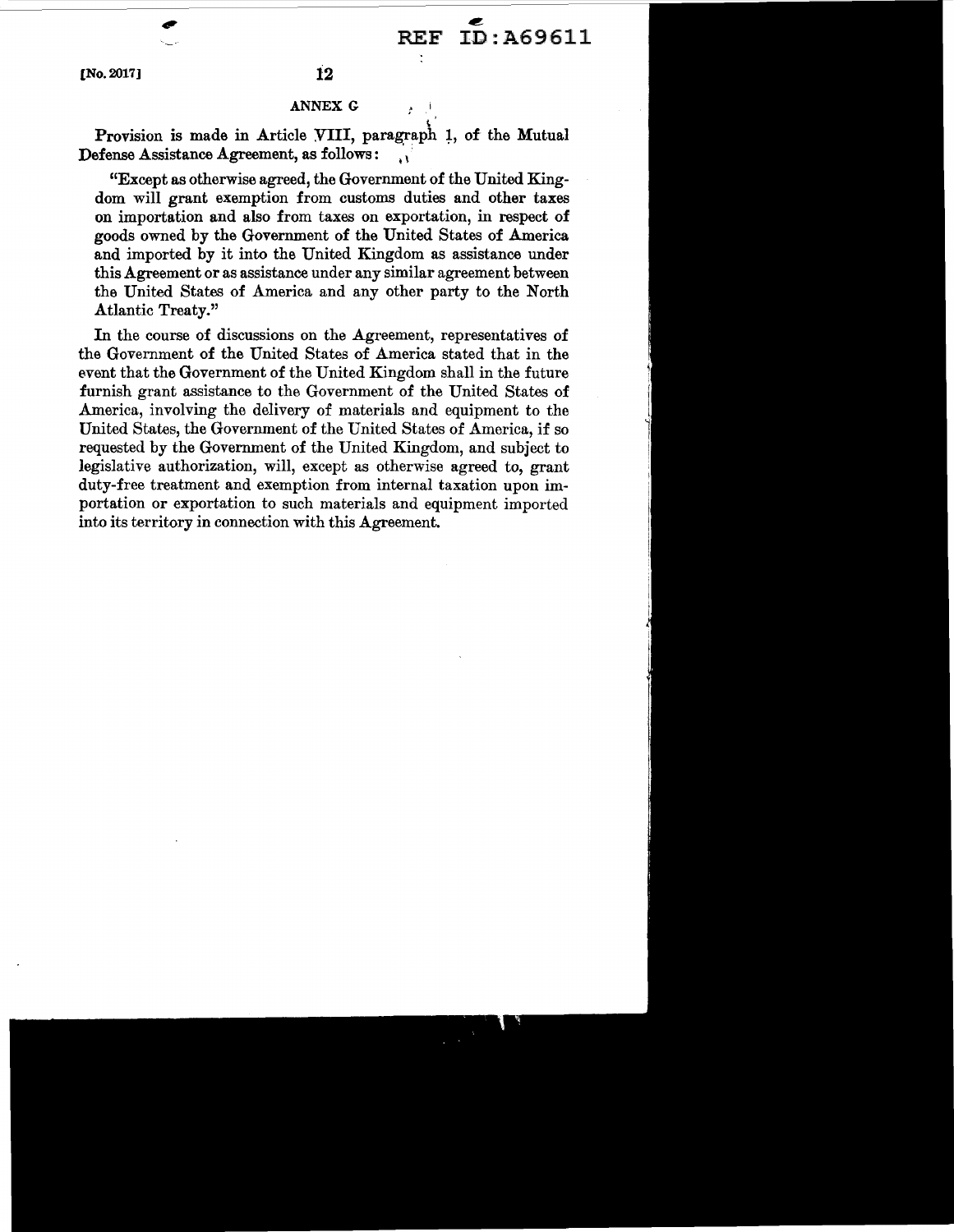### ANNEX H

13

**REF** 

÷

ID:A69611

 $[No. 2017]$ 

With respect to Article VIII, paragraph 1, of the Mutual Defense Assistance Agreement, the representatives of the United Kingdom stated that arrangements would be made wherever possible within the framework of existing United Kingdom legislation to exempt items of assistance, imported by the Government of the United Kingdom into the United Kingdom as assistance under the Agreement, from customs duties and other taxes on importation.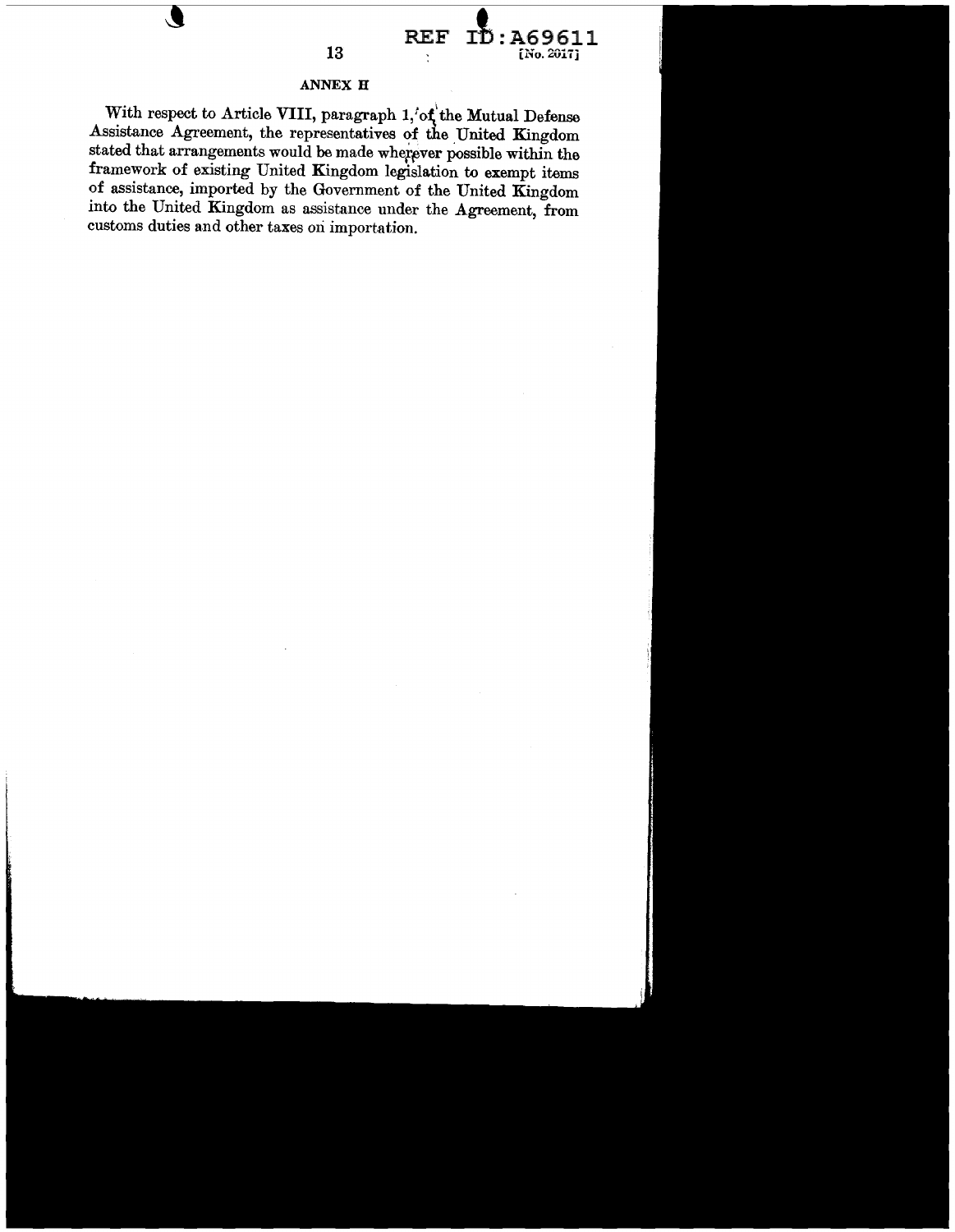# $REF$   $ID: A69611$

ŧ

### ANNEX I

Provision is made in Article IX, paragraph  $1<sub>i</sub>$ of the Mutual Defense Assistance Agreement, as follows : \

"Each contracting Government agrees to receive personnel of the other contracting Government who will discharge in its territories the responsibilities of the latter Government under this Agreement and will be accorded facilities to observe the progress of assistance furnished in pursuance of this Agreement."

In the course of discussions on the Agreement, representatives of the two Governments have stated on behalf of their respective Governments that the facilities to be so accorded shall be reasonable and not unduly burdensome upon the Government according such facilities

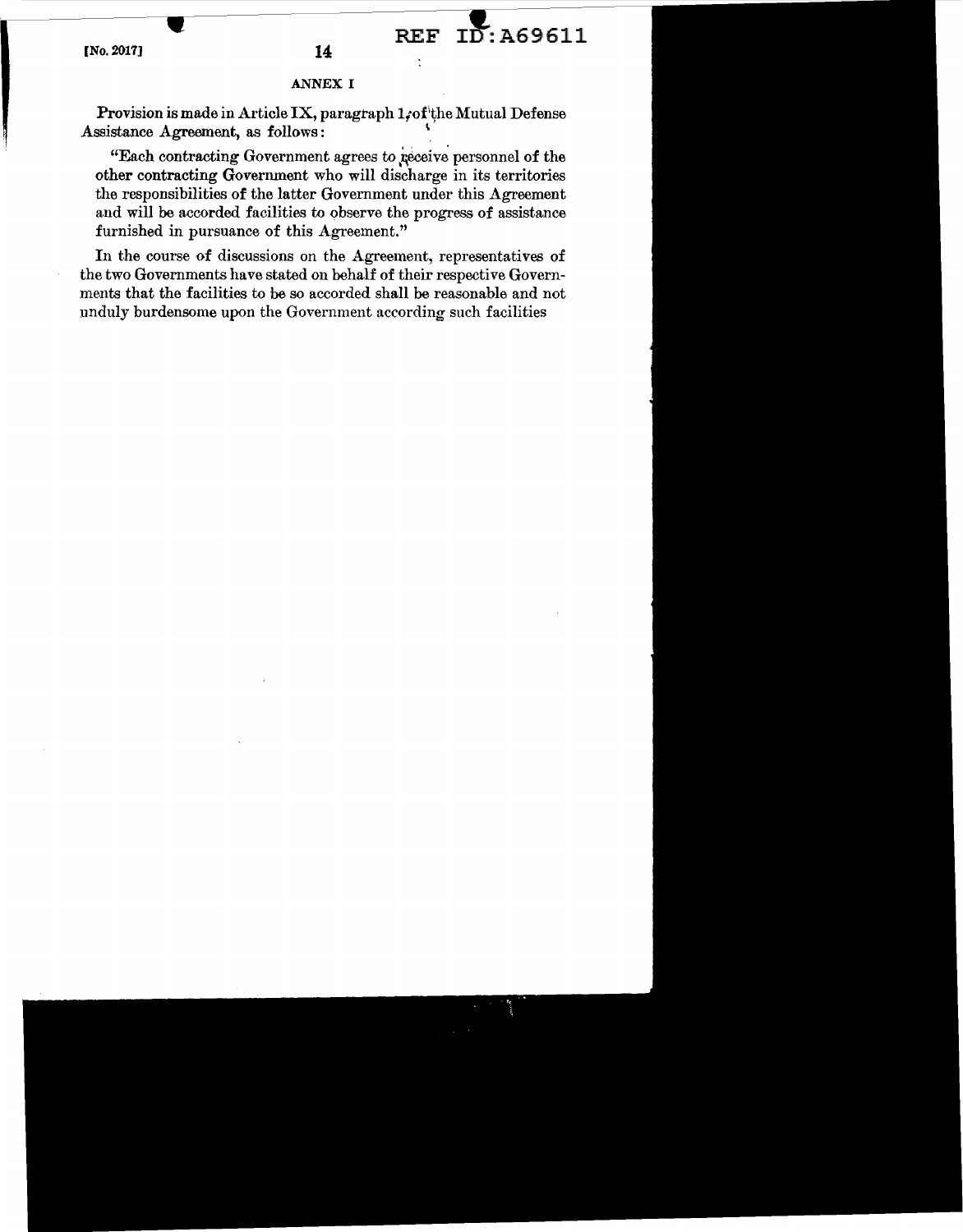# REF ID: 469611

### ANNEX J

15

It is understood that the Government of 'the United States of America in making the notifications referred to in Article IX, paragraph 3, of the Mutual Defense Assistance Agreement, would bear<br>in mind the desirability of restricting, so far as practicable, the number of officials for whom full diplomatic privileges would be requested. It is also understood that the detailed application of Article IX, paragraph 3, would, when necessary, be the subject of intergovernmental discussion.  $\varphi^{\pm}=\infty$  .